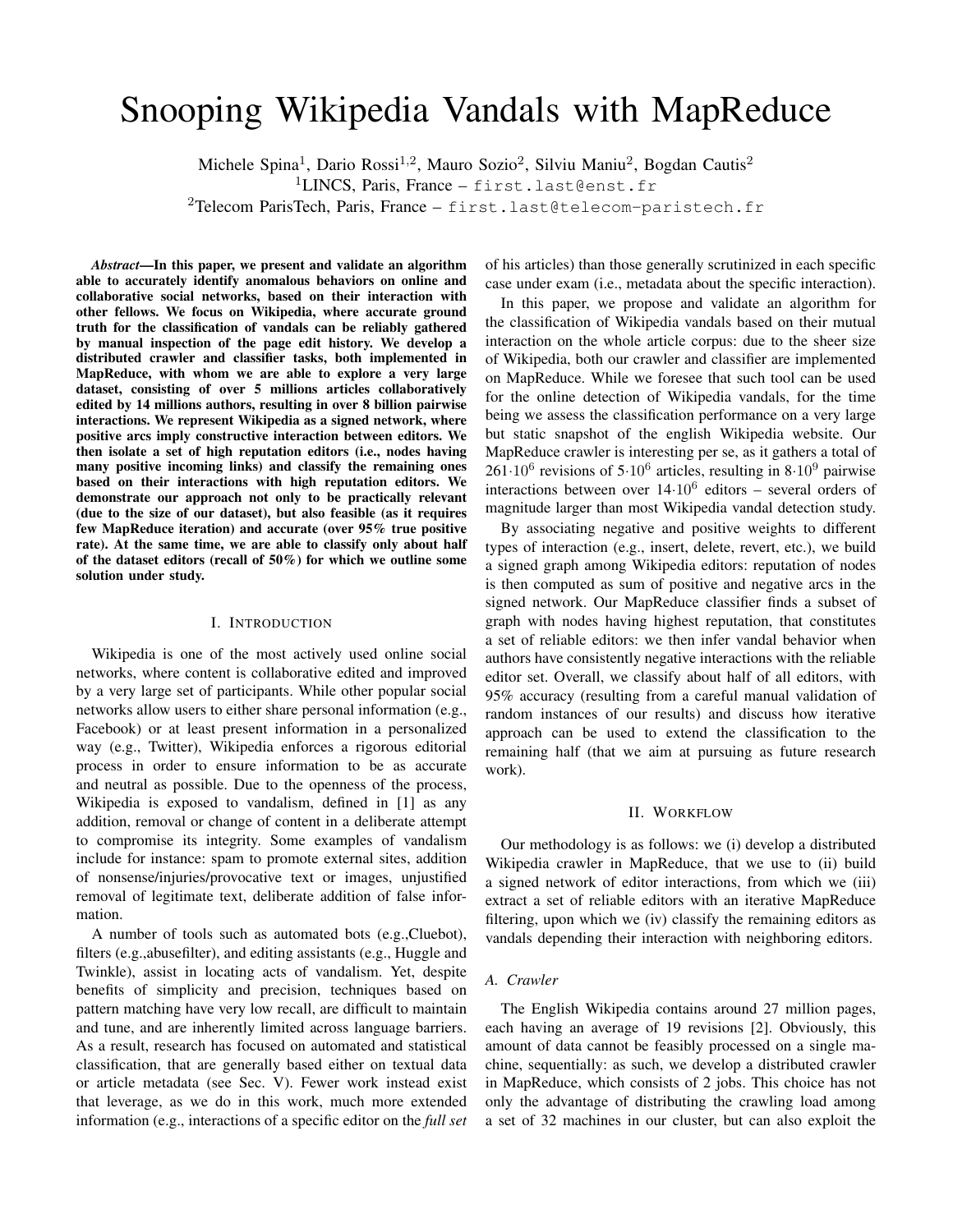|                       |                            | - |                                    | $\overline{\phantom{a}}$ |                               |        |               |
|-----------------------|----------------------------|---|------------------------------------|--------------------------|-------------------------------|--------|---------------|
| insert replace delete |                            |   | restore revert                     |                          | support                       | oppose | barnstar      |
|                       | operations on article text |   | operations on article<br>revisions |                          | adminship elections<br>(RFAs) |        | user<br>pages |

Fig. 1: The raw interaction vector

MapReduce framework for partial preprocessing of the raw data<sup>1</sup> gathered during crawling.

The first job in the MapReduce chain is the extraction of text interactions. Starting from an input consisting of a list of articles, each mapper is tasked with extracting the entire revision history of an article, via API calls. Then, interactions between contributor pairs are computed for each revision. The mapper then presents two inputs to the reducers: (i) a set of contributor pairs and their interaction on a revision, and (ii) a list of contributors detected by the mapper. One reducer is then tasked with the aggregation of the interactions for each user pair, while the second generates a list of unique contributors to be used in the next job of the chain.

The second job in the chain takes as input the contributor list, and then parses the HTTP sources of election and contributor profile. As in the case of the text interactions, the reducer aggregates, via summation, the interactions of unique contributor pairs.

# *B. Signed network*

Interactions among wikipedia editors can be of two flavors: (i) community interactions or (ii) interactions on article content. For instance, community interactions can be retrieved from Request for Adminship elections (RFAs), where users can participate as candidates or as voters (votes can be positive or negative). Another, more infrequent type of interaction is represented by the exchange of barnstars, which are prizes that users can give to users with a significant level and quality of contributions (so they are always positive interactions).

As for (ii), user interaction either create a revision of an article by editing (adding, removing) text or by reverting the text to a previous version: interactions can be quantified assigning ownership at word level by analyzing text differences between two consecutive revisions on an article. As depicted in Fig. 1, we aggregate all interactions between a pair of editors in a single vector, where text *insertion (ins)* are interpreted as constructive (positive unity weight) while *replacement (rep)* and *deletion (del)* of text are seen as destructive (negative unity weight). Similarly, *restores (res)* of a revision are interpreted as positive interactions, while *reverts (rev)* of a revision are negative ones.

The kendall's  $k = \frac{ins-(del+rep)}{ins+(del+rep)}$  coefficient is used to assess the sign of a set of textual interactions (specifically,  $k \in [-1, 1]$  and positive interaction requires  $k \geq 0.5$ ). Based on preliminary results (see Sec. III), we consider editor-pairs having at least 2 interactions, and we further require the total number of words implied in the interactions to be at least  $||del + rep + ins||_1 \ge 10$ . Then, scores are aggregated in a single sign by a majority voting, considering kendall *k*, restore/revert and community interaction of as individual bulletins. More details on this procedure are available in [17].

It could be argued that different actions could be given different weights: e.g., proportionally to the number of ins/del/rep words; or giving more weight to rev/res than to ins/del/rep, etc. However setting weights is not an easy task: as such, we opt for simplicity and defer a sensitivity analysis for future work.

# *C. Reliable editor set*

Our vandal detection methodology relies on finding, within the full signed Wikipedia network *W*, a set of reliable editors *R* that can assist the judgment of the remaining editors. More formally, defining the reputation  $rep(x)$  of an editor  $x$  as the sum of signs of all edges directed to *x*, the problem can be phrased as finding a subgraph  $R \subset W$  whose nodes have the highest mutual average reputation.

This problem can be stated as finding the densest subgraph, where the density of a graph  $G(V, E)$  is measured  $\frac{2|E|}{|V|(|V|-1)}$ .<br>While the problem is NP-hard, [6] proposes a greedy approximation that is guaranteed to converge, for any  $\epsilon > 0$ , in  $O(log_{1+\epsilon}n)$  passes yielding an approximation factor of  $2(1+\epsilon).$ 

Shortly, starting from the Wikipedia graph  $G_0 = W$ , at each iteration *i* the algorithm computes the average reputation  $E[rep(G_i)]$ , and it removes from  $G_i$  all nodes whose degree is less than  $(1+\epsilon)E[rep(G_i)]$ . The subgraph with the highest average reputation, among all the subgraph obtained at each iteration, is the reliable editor set (note that this is not necessarily the last step, since removing nodes also removes positive edges, so that reputation is not monotonous in *i*). Since the signed network of Wikipedia has 14M nodes, by using  $\epsilon = 1$ the algorithm will have at maximum 24 MapReduce iterations (as discussed in Sec. VI, sensitivity to  $\epsilon$  is part of our future work).

The algorithm in [6] can be parallelized. We implement it by running 5 MapReduce jobs with the following tasks: (i) compute reputation of editors in  $rep(G_i)$  and the number of editors in *S*, (ii) compute average reputation  $E[rep(G_i)]$ , (iii) flag editors whose reputation is below  $(1 + \epsilon)E[rep(G_i)]$  (iv) delete links whose source is flagged and (v) delete links whose destination is flagged.

To speed up computation in step (ii) we use a combiner equal to the single reducer node. In step (iii) instead no reducer is used, but we still exploit the mapping phase to parallelize computation across nodes. Then, mapper in step (iv) just takes as input the output of step (iii), while mapper in (v) just needs swaps sources and destination of output of step (iii). Pseudocode and further implementation details, that we omit here for lack of space, are available in [23] for the interested reader.

#### *D. Classification*

Classification task is simply explained with the help of Fig. 2. Denote the full signed network as *W*, and the reliable

<sup>&</sup>lt;sup>1</sup>For each interaction among two editors on any article, the raw dataset contains the users, article and revision ID, the number of words inserted/deleted/replaced/retained, and restore/revert operations.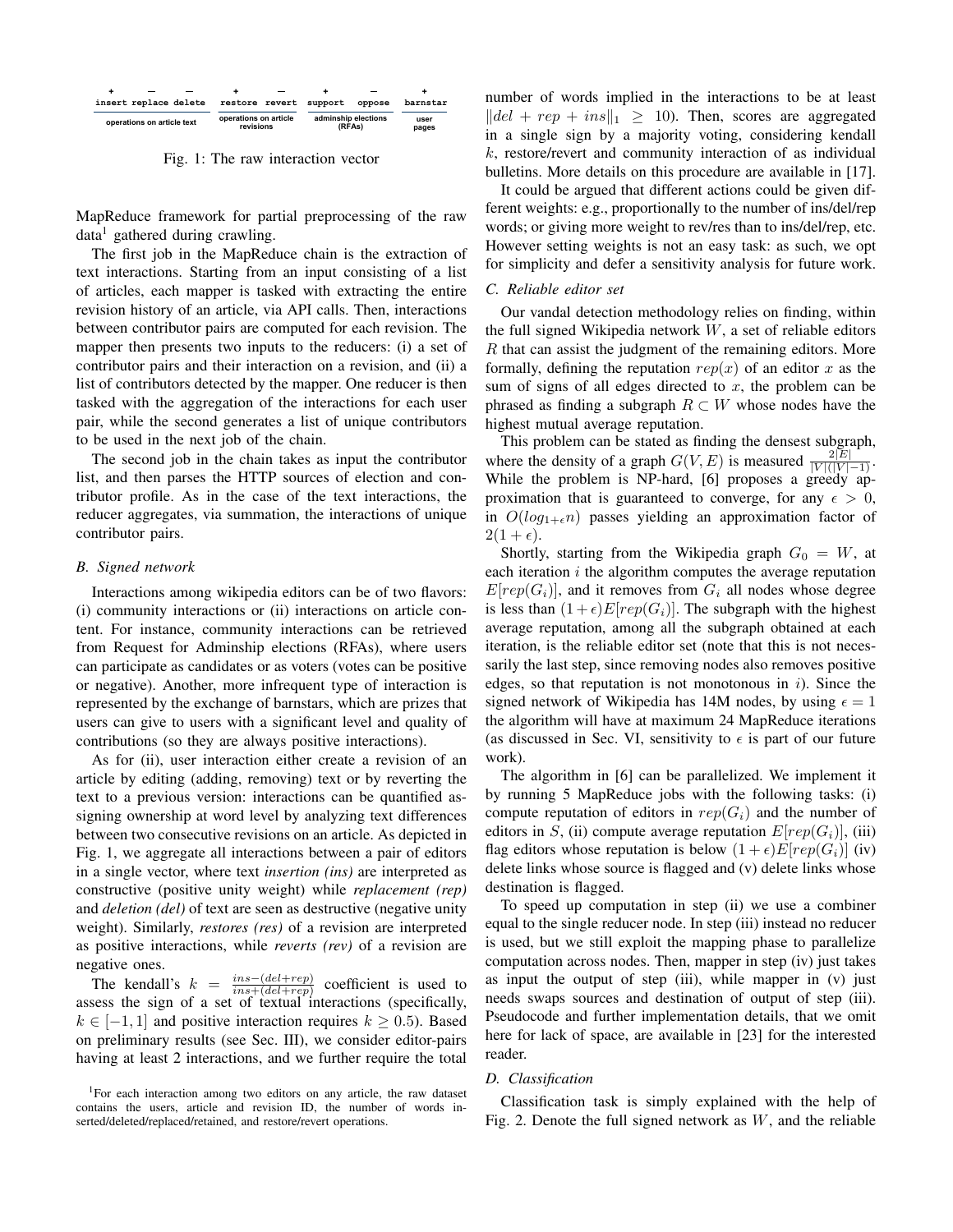

Fig. 2: Vandals detection methodology synoptic



Fig. 3: Characterization of Wikipedia interactions, at aggregate level, with equal weights (left) or weights proportional to the number of words (right)

editor set found in the previous set as  $R \subset W$ . By definition, editors in *R* are not considered to be vandals. Editors in the residual set  $W \backslash R$  can be then further divided into two set. Notably, a set *C* of editors whom some reliable editor in *R* had interacted with (and that can be classified) and a residual set  $W \setminus (R \cup C)$  of editors that has not direct interaction with editors in *R* (and that cannot be classified based on *R*). As Fig. 2 shows, editors in  $W \setminus (R \cup C)$  potentially interacted with editors in *R* (e.g., a potential vandal inserting, or deleting or reverting a reliable editor text), while the reverse is not true (i.e., the reliable editor has not had direct interaction with the potential vandal). In simple terms, we miss a direct reliable viewpoint of  $W \setminus (R \cup C)$  (see Sec. VI for a potential solution). Classification is then merely done by majority voting (with threshold  $(0.5)$ : i.e., the reputation of an editor in  $C$  is gathered by summing up the incoming edges to that editor coming from editors in *R*: an editor is labeled as "vandal" when negative edges outweighs the positive ones.

Two remarks are worth pointing out. First, the sign of an arc already compactly summarizes possibly several interaction between a pair of editors: hence, votes could be weighted on the ground of the number of interactions (e.g., judgment of a reliable editor with several interactions could be weighted more than a reliable editor with a single interaction). Again, in this phase of our work, we resort to equal weight for simplicity. As before, we defer sensitivity study of majority vote threshold to future work.

TABLE I: Edit length statistics, in words, for different interaction types (Int) and levels of granularity (G).

| G      | Int | mean            | median         | $90 - th$ | $99.9 - th$ |
|--------|-----|-----------------|----------------|-----------|-------------|
|        | rep | 38              | 3              | 40        | 4,411       |
| Aggr.  | del | 25              | $\overline{c}$ | 17        | 3,937       |
|        | ins | 159             | 12             | 168       | 14,256      |
|        | rep | $\overline{31}$ | 3              | 39        | 2,697       |
| Single | del | 45              | 3              | 54        | 4,287       |
|        | ins | 56              | 10             | 79        | 3,488       |
|        | rep | 33              | 3              | 36        | 3,460       |
| Pair   | del | 23              | $\overline{c}$ | 17        | 3,289       |
|        | ins | 89              | 10             | 101       | 6,890       |

## III. DATASET

The MapReduce crawler allows us to explore a significant portion of the English Wikipedia. Overall, our dataset consists of 5*·*10<sup>6</sup> articles for a total of 261*·*10<sup>6</sup> revisions, resulting in 8*·*10<sup>9</sup> pairwise interactions between over 14*·*10<sup>6</sup> editors. As we will substantiate in Sec. V, this size is several orders of magnitude bigger than what is usually considered for vandal detection.

# *A. Characterization of interaction type*

First, we gauge the relative popularity of Wikipedia interactions. While in the present study we are not considering weights while building the signed network, this would be a useful indication in order to equalize weights among different categories (e.g., give rev/res a higher weight than ins/del/rep). We note that, possibly multiple changes are effectuated in a single edit (e.g., some test is possibly deleted, other is inserted and other replaced), which is represented as overlap in Fig. 3. Statistics are computed either in terms of the raw number of interactions (left), or by weighting each interaction on the respective length in words (right). As clearly emerges from Fig. 3, while the majority of interactions are deletion, we have that the amount of deleted text is much smaller than the amount of the inserted one.

Importantly, while revert and restore interactions can be very informative concerning the likely presence of vandalism (e.g., a legitimate author can restore a version previous that vandalism occur; or a vandal can get rid of legitimate article improvements), their occurrence is too low in practice (well below 1%) to be useful without weighting.

# *B. Characterization of interaction length*

It is possible to analyze Wikipedia interactions at different levels of granularity: namely, from the more coarse to the finergrained, (i) aggregate of all editors, (ii) individual editors, (iii) editor-pair. In the first case, statistics will be biased by the most active editors. The second viewpoint is instead unbiased view respect to very active editors, but possibly over-represent sporadic editors. Finally, the latter viewpoint takes into consideration dynamics of interactions between editors, so that frequently interacting pairs of editors are weighted as much as more infrequent contacts. We argue a preliminary assessment of all viewpoints to be instrumental for the definition of a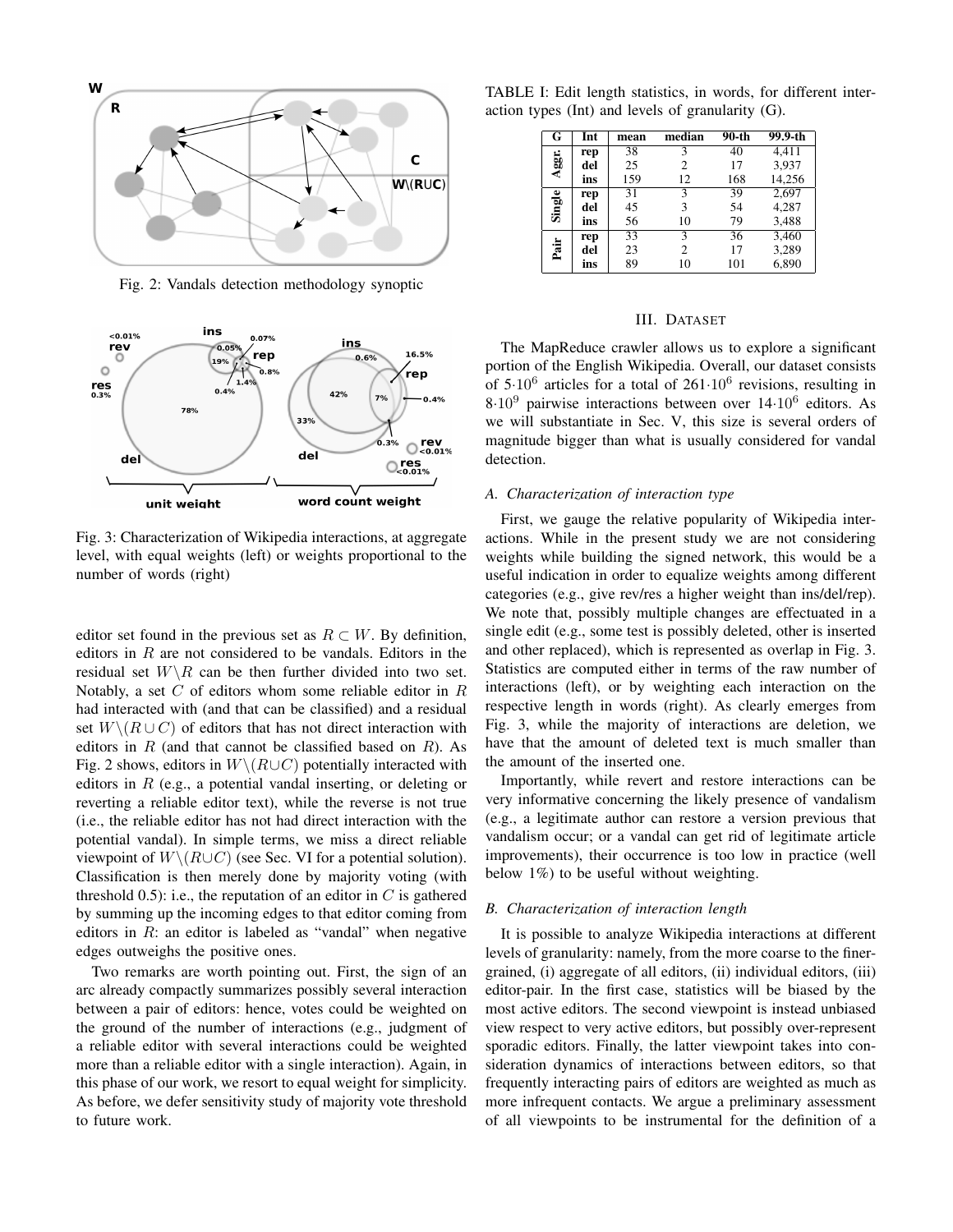

Fig. 4: Length of ins/del/rep, aggregate statistics

signed network – were the wealth of interaction information is quantized in a single sign.

Tab. I reports mean, median, 90-th and 99.9-th percentile of edit length, in words, for different interaction types (replacement, deletion, insert) and levels of granularity (aggregate, individual, pairwise). Additionally, distribution of edit length at aggregate level are reported in Fig. 4. On the one hand, it can be seen that the bulk of edits is relaively short: only 10% of all edits insert more than 168 words; moreover, this length is exacerbated by few editors, since 90% of all editors (editor-pairs) insert less than 80 (101) words per edit.

On the other hand, it can be seen that an exiguous  $(0.1\%)$ number of edits exhibit abnormal edit length – deleting, replacing and inserting possibly several *thousand* words per edit (exceeding  $10^6$  inserted words as shown in Fig. 4). While these abnormally long edits are very likely due to vandals due to vandals, we argue that almost any vandal detection mechanism based on edit length, can be easily worked around by splitting long edits in multiple shorter ones – which would likely create additional load on Wikipedia databases, rendering the detection technique useless if not harmful. Also, notice that longest delete/replace are shorter than insertion – which is due to the fact that while the maximum number of inserted word depends on the attacker resources (i.e., time and bandwidth), the number of deleted words is upper-bounded by the article length.

Overall, we get the 10-words minimum threshold (summing up all interactions over an editor pair) in building a signed network a reasonable tradeoff between (i) the size of the resulting dataset, as less than 1% of editors are filtered out and the (ii) relevance of the data, as we additionally avoid more complex per-interaction thresholds.

## IV. EXPERIMENTAL RESULTS

From the crawled dataset (Sec. III), we gather a signed network (Sec. II-B) consisting of 13.8 million editors and 99.3 million edges. By applying the densest subgraph approximation (Sec. II-C) on the signed network, we gather a reliable



Fig. 5: Convergence of  $(2 + 2\epsilon)$ -approximation of densest subgraph

editor set consisting of 3932 nodes, that we use to classify the rest of editors (Sec. II-D).

Recall that, starting from the whole Wikipedia graph *W* at iteration  $i = 0$ ,  $W = G_0 = (E_0, V_0)$ , at each iteration we remove from the graph nodes having a reputation  $1 + \epsilon$ smaller than the average. Fig. 5 reports (logscale, left y-axis) the number of edges  $|E_i|/|E_0|$ , normalized to that of the initial graph, and the normalized number of nodes  $|V_i|/|V_0|$  at the *i*-th iteration (where it can be seen that the number of nodes exponentially reduces at each iteration).

The picture also reports (linscale, right y-axis) the average reputation  $E[rep(G_i)]/max_j E[rep(G_j)]$  of the nodes in  $G_i$ : reputation has a peak at the 3rd iteration (hence, our reliable set  $R = G_3$ ), after which the algorithm converges at the 4th iteration. We first describe properties of the resulting graph *R*, compared to the whole set *W* and to the residual editors to be classified  $W \backslash R$  in Tab. II. Notice that our classification algorithm can be applied only to the subset  $C \subset W \backslash R$ , consisting of 6.4M editors that have direct interactions with some of the 3932 editors in *R*. Specifically, our criterion is to say that members of  $C^- = \{c \in C : rep(c) < 0\}$  are vandals while  $C^+ = C \setminus C^-$  are legitimate editors.

We validate classification accuracy by manually constructing the ground truth. Manual validation is performed by browsing to the Wikipedia page showing the revision history, that is of generally straightforward interpretation, as it contains visually readable difference across versions, and is occasionally annotated with other useful informations (such as blocked account or IPs). For each  $R$ ,  $C^+$  and  $C^-$  set, we perform a stratified sampling of the whole population according to their reputation and manually validate a total of 300 sample articles. For each graph, we stratify populations in 10 groups according to the reputation, and sample 10 editors per reputation stratum.

Results of the validation are reported in Tab. III, showing very high true positive and true negative rates in the range 93%-95% (with furthermore tight upper and lower bound of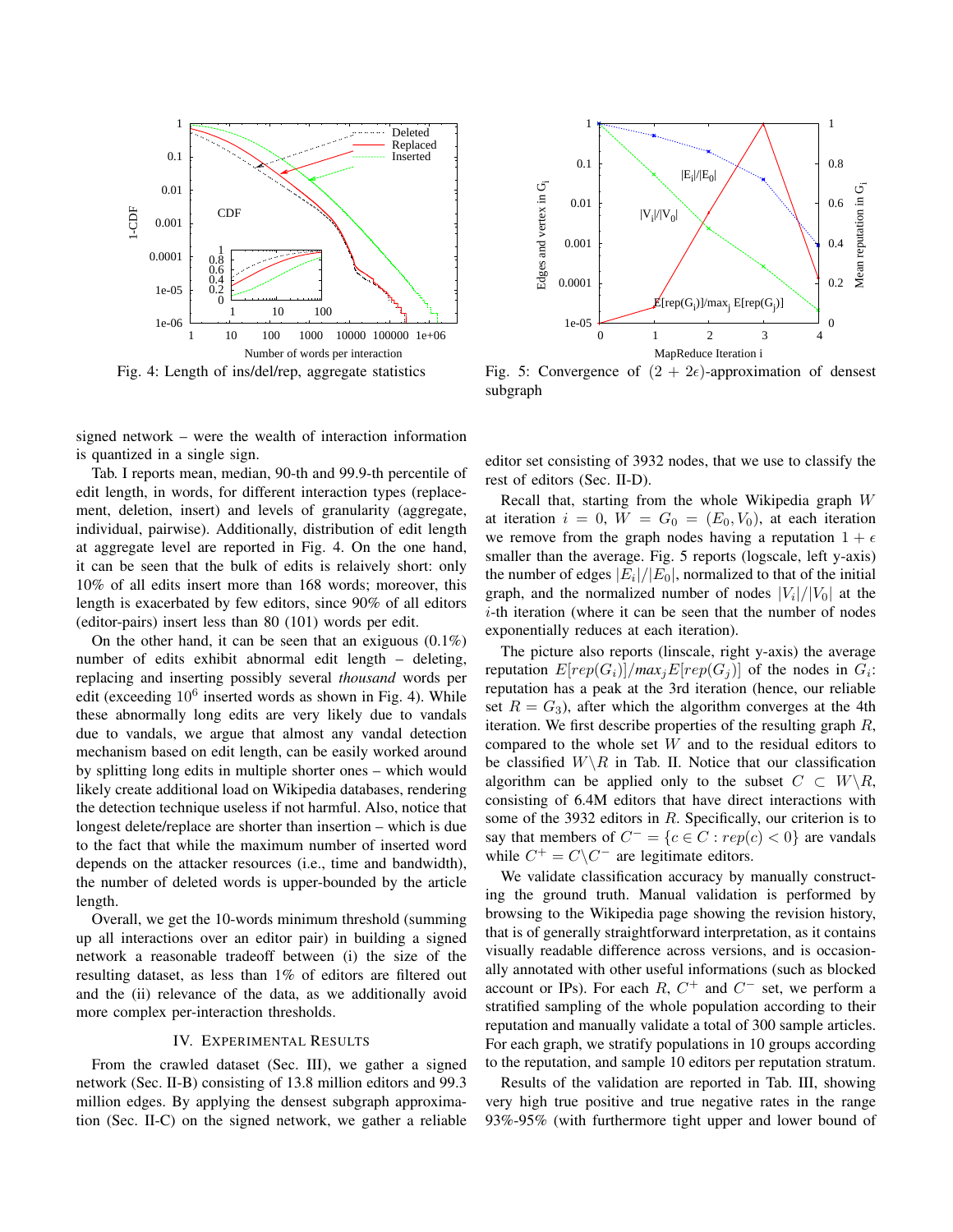TABLE II: Characteristics of R and W

|                                                | W                  |                     | R               | $\setminus R$<br>W  |  |
|------------------------------------------------|--------------------|---------------------|-----------------|---------------------|--|
| $(.10^{6})$                                    | 13.8               |                     | 0.004           | 13.8                |  |
| $E (.10^6)$                                    | 99.3               |                     | 4.0             | 52.3                |  |
| $(.10^6)$<br>$E^+$                             | 87.6               |                     | 3.9             | 46.6                |  |
| $ E^- $ ( $\cdot 10^6$ )                       | 11.7               |                     | 0.07            | 5.8                 |  |
| E[rep(G)]                                      | 5.50               |                     | 995.94          | 2.95                |  |
| density                                        |                    | $5.0 \cdot 10^{-7}$ | 0.26            | $2.7 \cdot 10^{-7}$ |  |
|                                                |                    |                     |                 |                     |  |
|                                                | $E^+$<br>$(\cdot)$ | $(.10^6)$           | ΙE<br>$(\cdot)$ | $(.10^6)$           |  |
|                                                | $_{\it R}$         | R                   | R               | к                   |  |
| R.                                             | 3.9                | 11.4                | 0.07            | 5.1                 |  |
| $W\backslash R$                                | 25.7               | 46.6                | 0.7             | 5.8                 |  |
|                                                |                    |                     |                 |                     |  |
| $E^+(\cdot) / E(\cdot) $<br>$ E(\cdot) / E(W $ |                    |                     |                 |                     |  |
|                                                | R                  | R<br>W              | R               | R                   |  |
| R                                              | 93.3%              | 68.3%               | 4.1%            | 16.6%               |  |
|                                                | 97.3%              | 88.9%               | 52.7%           | 52.7%               |  |

TABLE III: Classification accuracy for three different sets

|                     | $\mathcal{F}$ |     |     |
|---------------------|---------------|-----|-----|
| True Positive (TP)  |               |     | 95% |
| True Negative (TN)  | 95%           | 93% |     |
| False Positive (FP) |               |     | 5%  |
| False Negative (FN) | 5%            | 7%  |     |

the confidence interval computed according to the Wilson score). On the other hand, recall, we have that recall of our method is  $(|R| + |C|)/|W| = 49.3\%$ . Hence, despite we are able to correctly classify on the order of several million editors –much larger size than what is done in the literature– still an equal number of editors remain unclassified, which we discuss in Sec. VI.

# V. RELATED WORK

Due to the success of online collaborative and social networks in general, and of Wikipedia in particular, there have been an increased interest in their study over the last few years. At high level, we have either (i) measurement studies addressing a multitude of social networks, (ii) studies modeling OSN as signed networks or (iii) mechanism for vandal detection.

Online social network measurement. For what concerns measurements, due to the multitude (and varying popularity) of social networks, a large literature almost covers their full spectrum, with work closely following the timeline and hype of new platforms – in loosely reverse chronological order, Google+[16], Gowalla[5], an undisclosed Chinese social network[29], Twitter[24], [22], Renren[12], [28], Facebook[26], Wikipedia[25] and Flickr[18]. While previous work on Wikipedia also addressed [25] a passive study of the workload it generates, our active crawling is instrumental in characterizing the type of interaction among editors for the definition of a signed network.

Signed networks. Internet applications have been modeled as signed networks (in which nodes representing users, resources, etc., establish *negative* or *positive* links with other nodes) since early 2000 as, e.g., for reputation of P2P networks [13] or

spam [9]. More recently, local notion of trust in a network have been used for social networks [14] and Wikipedia [7]. Along these line, several proposal try to measure the worthiness of contributors to Wikipedia. In [3], a measure of trustworthiness of text are derived based on editor interactions, while [11] exploits interaction to build a reputation systems. With this regard, closer work to ours deals with edge sign *prediction*, having an existing signed network as input. Especially, [15] use a logistic regression model for link prediction, based on a feature vector consisting of the types of directed triads (i.e., relationship involving a groups of three nodes) a link is involved in. Building on our preliminary work [17] (that was however based on a much smaller scale of 563 articles for 910K total revisions and a total of 198K unique contributors), we propose to infer an implicit signed network directly from user interactions.

Wikipedia vandals. Closer in spirit to our work, recent effort focused on automated statistical classification of Wikipedia vandals, based either on textual data or article metadata. For instance, arguing that vandalism often involves the use of unexpected words to draw attention, [8] exploit the fitness (or unfit) of a new edit when compared with language models built from previous versions (though the method is applied to anecdotal dataset consisting of just 2 articles with about 8,000 revisions each). Others have focused on mining the text-style, offering that deep syntactic patterns based on probabilistic context free grammar (PCFG) discriminate vandalism more effectively than shallow lexico-syntactic n-grams [10].

However, text-mining is a relatively cumbersome, so that features associated to metadata may be preferable due to their lightweight. On this line, STiki [27] observes that metadata of malicious edit exhibits peculiar spatial (e.g., revision comment length) and temporal properties (e.g., time-of-day) unlike those associated with innocent edits (applied to a fairly larger dataset 298 million edits). Authors in [21] focus on systematic definition of features (such as compressibility, ratio of Uppercase characters, length of the longest word, frequency of vulgar terms, size of the edit compared to the previous version, anonymity of the editor, etc.) reporting 83% precision and 77% recall (but is however based on an exiguous set of 940 human-assessed edits from which 301 edits are classified as vandalism).

Research effort has also produced a labeled corpus PAN-WVC-10 [21] (by crowdourcing ground-truth using Amazon's Mechanical Turk) consisting of 32,452 edits on 28,468 Wikipedia articles, with 2,391 vandals (smaller than ours, but with exhaustive ground truth). On the PAN-WVC-10 corpus, which has become fairly popular since, more recent work [20], [19] reported an accuracy of 96% (thus comparable to ours). Yet, as previously pointed out, vandals could easily "game" some features (e.g., breaking long suspicious edits in many smaller ones) that would not go undetected with our approach (i.e., since breaking an edit will result in many negative interactions), confirming its interest.